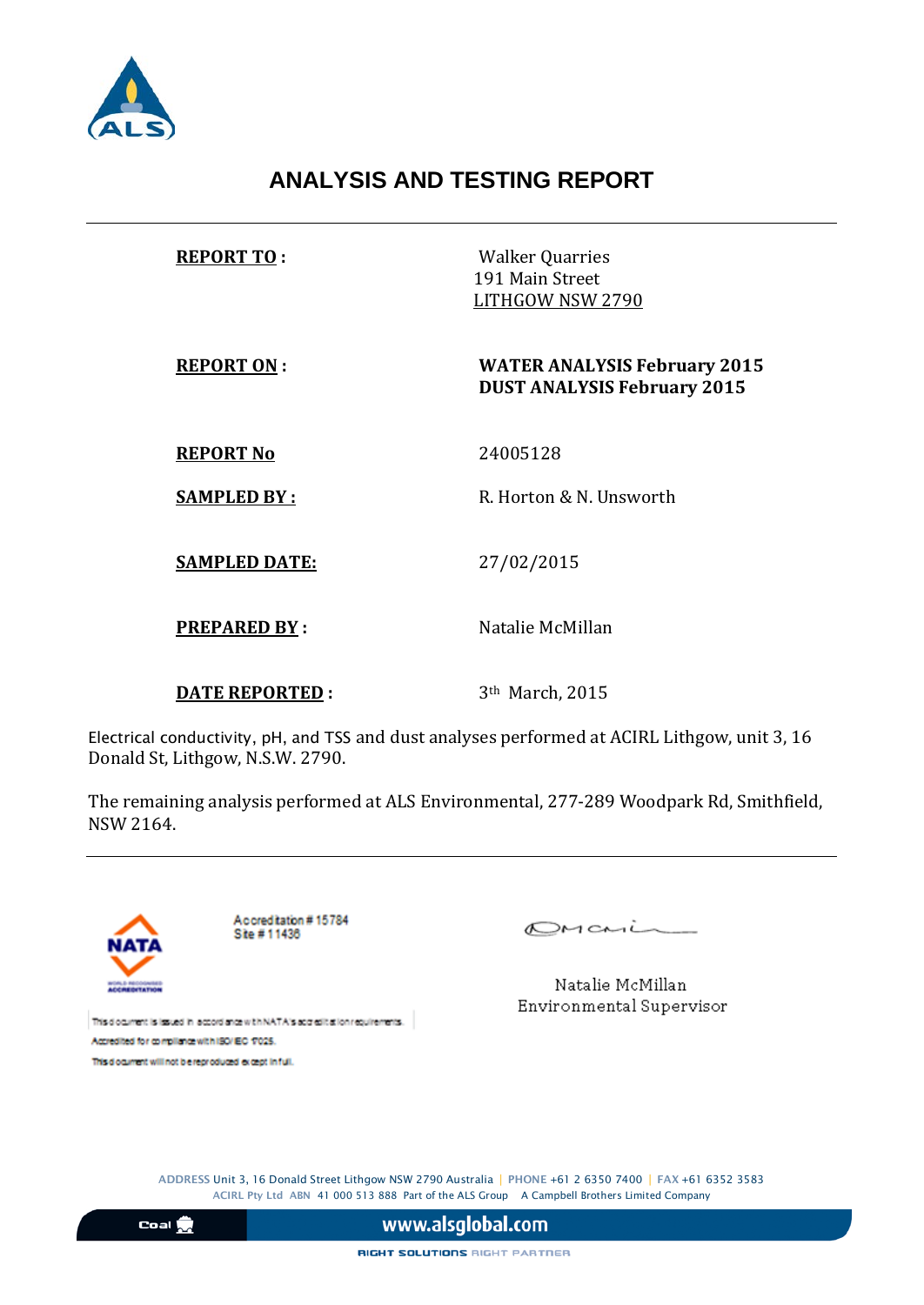

# **DUST ANALYSIS AND TESTING REPORT**

walker Quarries Feb-15

DUST DEPOSITION RESULTS (g/m^2/month)

| GAUGE NO. | <b>INSOLUBLE SOLIDS</b> | *COMBUSTIBLE MATTER | **ASH |
|-----------|-------------------------|---------------------|-------|
| 62        | 0.4                     | 0.3                 | 0.1   |
| 64        | 0.9                     | 0.6                 | 0.3   |

| No. of days exposed:                    | 28         |
|-----------------------------------------|------------|
| Date Replaced:                          | 30/01/2015 |
| Date Collected:                         | 27/02/2015 |
| * Result Calculated                     |            |
| ** Incombustible Matter                 |            |
| Analysed in accordance with AS3580.10.1 |            |

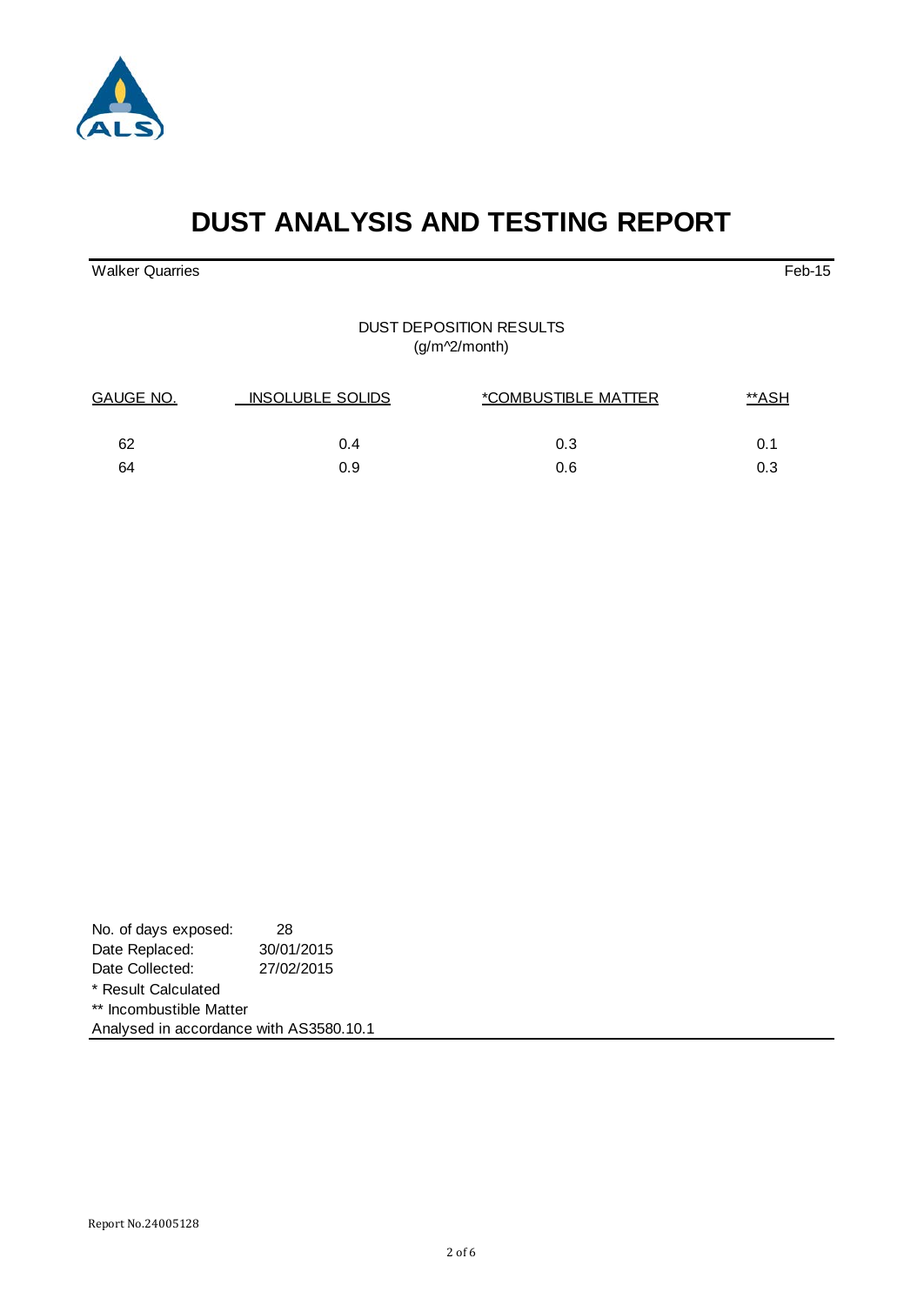

## **DUST ANALYSIS AND TESTING REPORT**

Walker Quarries Feb-15

### **DEPOSIT GAUGE DETAILS**

| <b>GAUGE</b> | <b>OTHER RELEVANT DATA</b>                                                        |
|--------------|-----------------------------------------------------------------------------------|
| 62           | Clear, bugs, small # fine brown & small # coarse black $\parallel$<br>dust        |
| 64           | Clear, bugs, bird droppings, small # fine brown & small   <br># coarse black dust |

No. of days exposed: 28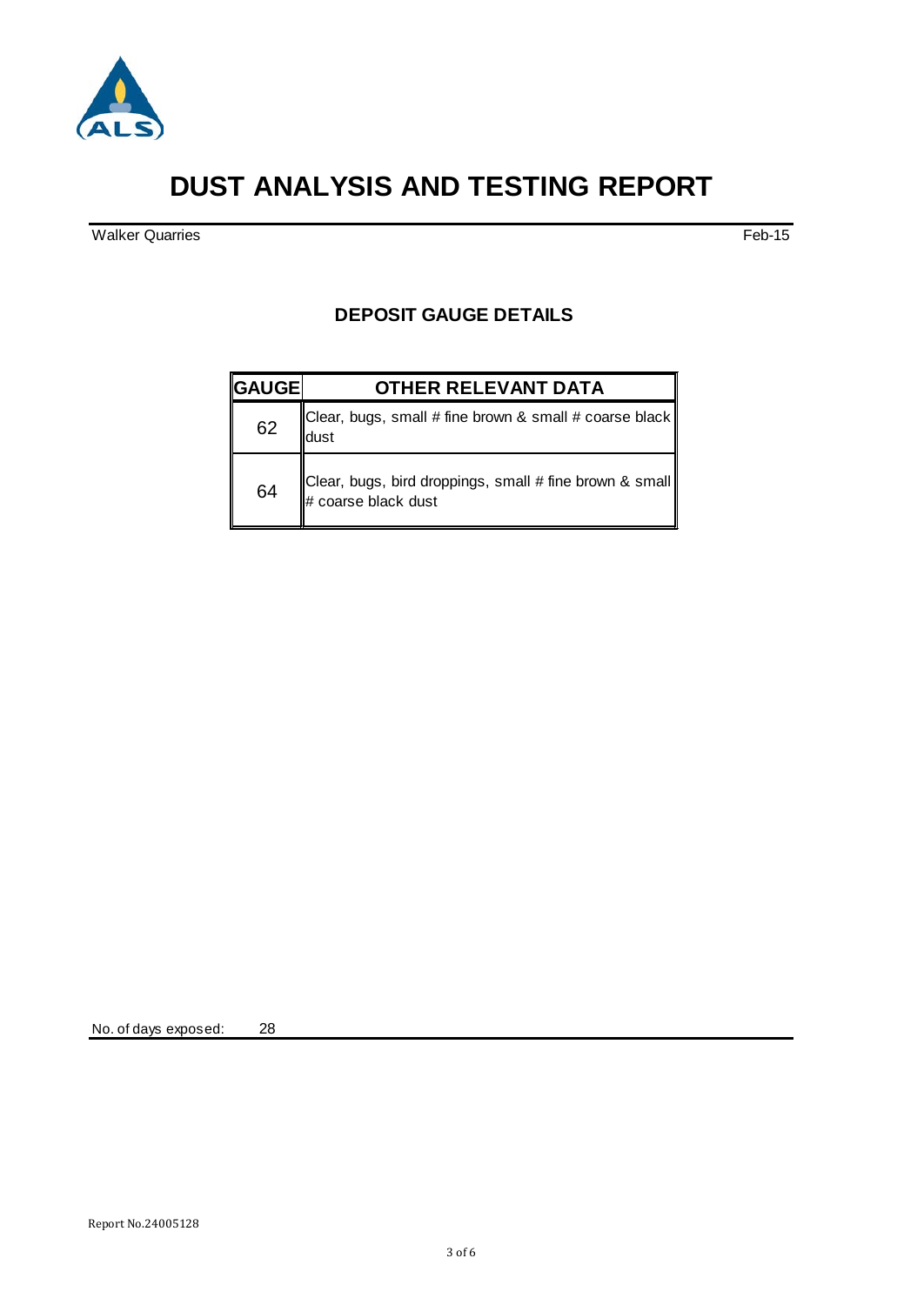

## **METHODS OF DUST ANALYSIS**

|                                       |           | <b>ACIRL Lithgow</b>       |
|---------------------------------------|-----------|----------------------------|
| TEST                                  | METHOD    | NATA Accreditation # 11436 |
|                                       |           |                            |
| Dust                                  |           |                            |
| (Deposited matter gravimetric method) | 3580.10.1 |                            |
|                                       |           |                            |

In accordance with "Methods for sampling and analysis of ambient air.

Method 10.1 Determination of particulate matter-Deposited matter-Gravimetric method" Standards Australia, 2003

ACIRL Report No: 24005128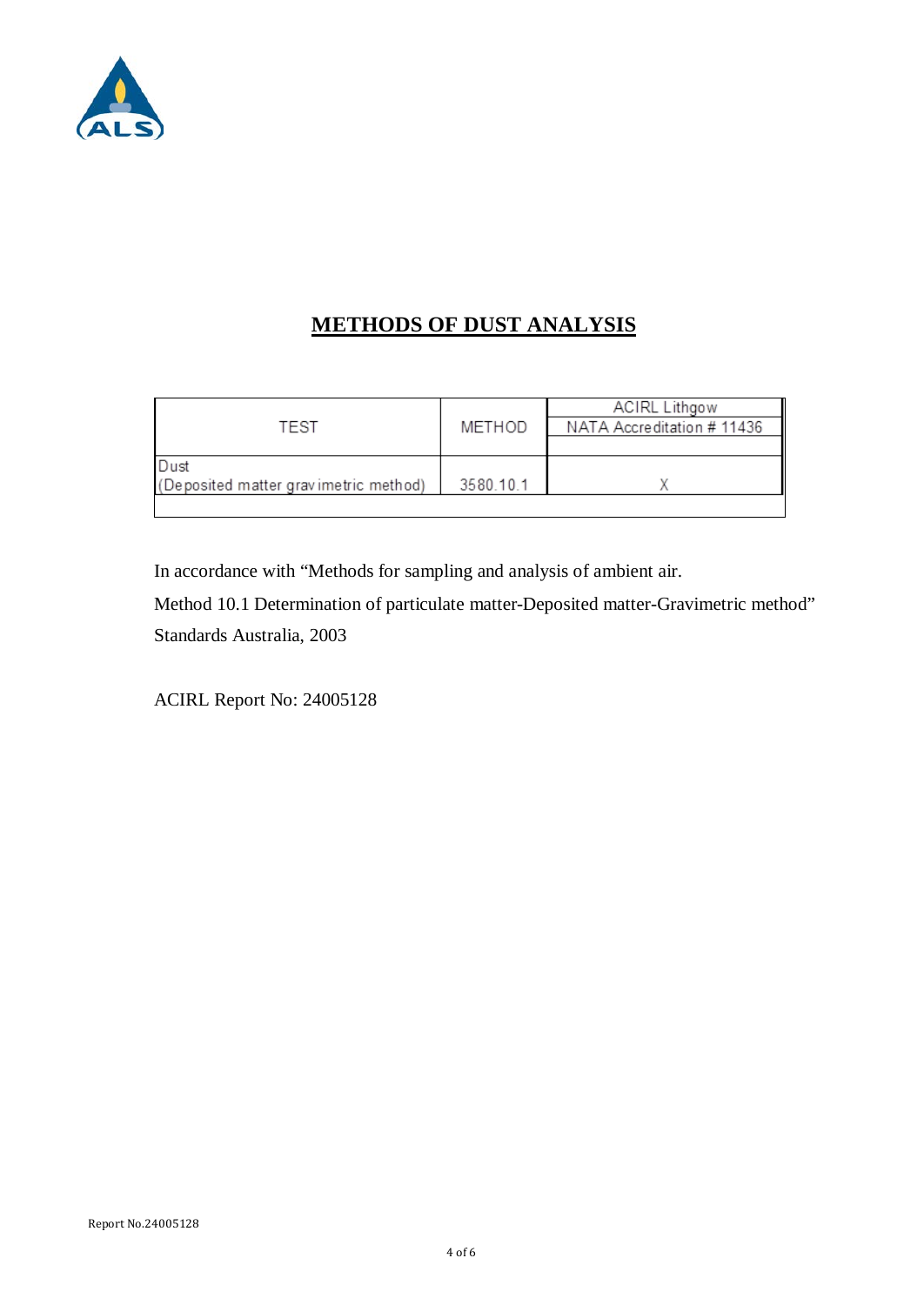

### **WATER ANALYSIS AND TESTING REPORT**

### **WALKER QUARRIES**

### **Monthly Samples**

| 27/02/2015                    | Dam 1                                   | Dam 2           |
|-------------------------------|-----------------------------------------|-----------------|
| <b>Sample Details</b>         | Low level, no<br>discharge<br>$9:55$ am | Not Constructed |
| рH                            |                                         |                 |
| Electrical Conductivity uS/cm |                                         |                 |
| Total Suspended solids mg/L   |                                         |                 |
| Sulfate as SO4 mg/L           |                                         |                 |
| Oil and Grease mg/L           |                                         |                 |